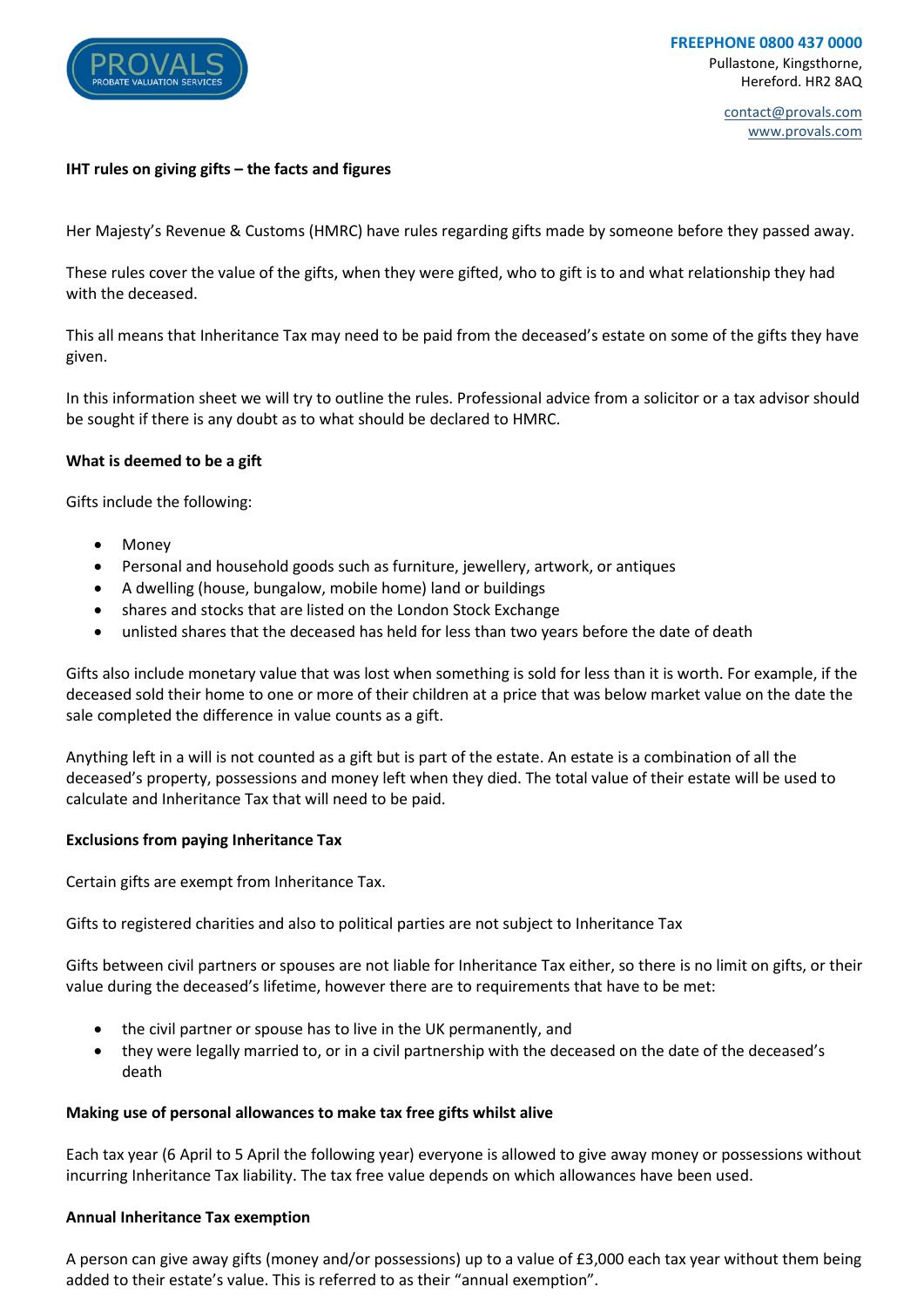The £3,000 gifts or money can be to just one person or split between several people, there are no restrictions on this.

Any unused annual exemption can be carried forward to the next tax year, but not into subsequent years.

## **Example**

- during the 2019 to 2020 tax year, Peter gave his son Mike £2,000. If he dies within seven years of making the gift it would have used up £2,500 of his annual exemption for 2019 to 2020.
- during the next tax year (2020 to 2021), Peter gave his daughter Phoebe £3,500 (which exceeds the annual allowance of £3,000). If Peter dies within seven years of making this gift the total falls within the annual £3,000 exemption because £500 from the previous tax year is carried forward.
- so, even if Peter did die within seven years of making the gifts, there would be no Inheritance Tax to pay.

## **Small gift allowance**

Everyone is also allowed to make as many gifts of up to £250 per person as they choose to in each tax year providing any other allowances have not been used when gifting to the same person.

Christmas and/or birthday gifts from regular income are exempt from Inheritance Tax. For example, the funds for the gifts have to be shown to have come from regular income such as wages, bank interest, pension, share dividends etc.

## **Civil partnership or wedding gifts**

In each tax year, everyone is allowed to make tax free gifts to someone who is starting a civil partnership or getting married, the limits are:

- £5,000 to a child
- £2,500 to a grandchild or a great-grandchild
- £1,000 to any other person

If different gifts are made to the same person, allowances can be combined except for the small gift allowance. For example, a parent may give their child up to their full annual exemption of £3,000 and also a wedding gift of £5,000, totalling £8,000 with no Inheritance Tax liability.

## **Regular payments**

Regular payments can be made to help with another person's living costs and there is no limit to how much can be contributed tax free so long as:

- the doner is able to afford the payments providing they can meet their own usual living costs, and
- the payments are made from regular monthly income

Termed "normal expenditure out of income", these payments can include:

- paying rent for a child
- giving financial support to an elderly relative
- paying into a savings account for a child under 18

Again, there are opportunities to double up on allowances, so it is allowed to combine a wedding gift of £5,000, and the annual exemption of £3,000 with a monthly payment (perhaps £100, totalling £1,200 a year) to a child which combine to make £9,200 in the same tax year.

## **The seven year rule**

There is no tax liability on any gifts of the doner lives for seven years after giving them, this is called the seven year rule, but excludes any gifts that are part of a trust,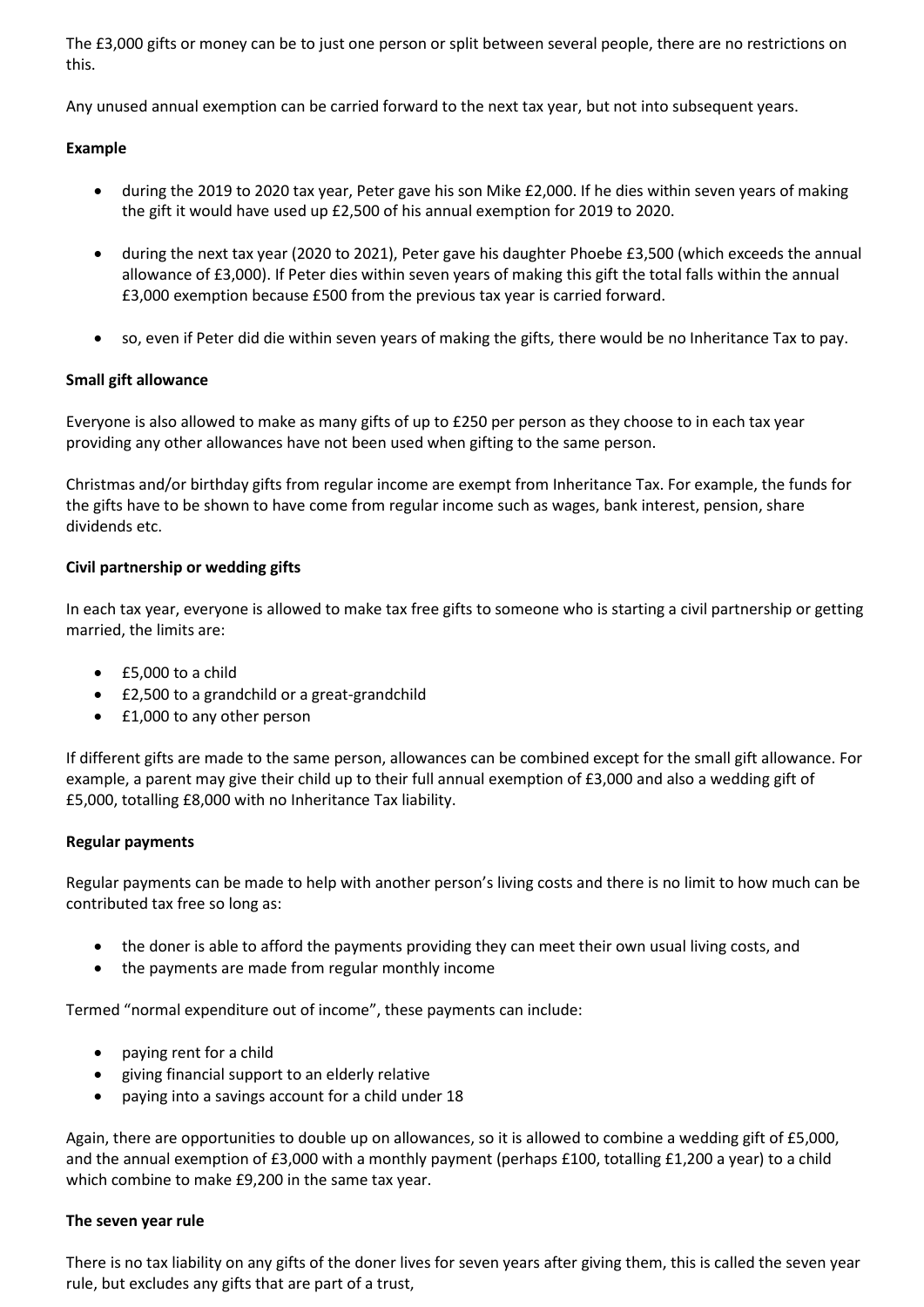If a person dies within seven years of making a gift, and there is Inheritance Tax to be paid the percentage of tax due tapers (decreases) from a maximum of 40% if the gifts were within 3 years of death on he following scale:

| Years between gift<br>and death | Rate of tax on<br>the gift's value |
|---------------------------------|------------------------------------|
| 3 to 4 years                    | 32%                                |
| 4 to 5 years                    | 24%                                |
| 5 to 6 years                    | 16%                                |
| 6 to 7 years                    | 8%                                 |
| 7 or more                       | በ%                                 |

Giving gifts and still benefitting from them

A "gift with reservation" is a gift that can still be benefitted from, and it will count towards the value of the estate. These types of gifts can include

- giving one's home to a relative but still living in it
- giving away a caravan and still taking free holidays in it
- giving away a painting or work of art but still displaying it in the home

## **Record keeping**

An Executor will need to be able to work out what gifts a deceased person made in the seven years prior to their death, so it is very useful if records have been kept.

It is often very difficult to establish exactly what possessions may have been gifted without detailed knowledge of what the deceased owned. At Provals we offer a "Living Probate Inventory" that catalogues an individual's possessions, with photographs and descriptions that becomes a permanent record that can be updated on a regular basis as needed. Please ask us for details.

As a minimum, it is useful for the following records to be maintained:

- what was given, and to whom
- the "open market value" of each gift. This is not the retail price unless the item was brand new.
- on what date the gift was made

## **How Inheritance Tax on gifts is paid – and who pays it**

The state usually pays any Inheritance Tax on gifts unless the deceased has given away more than £325,000 worth of gifts in the seven years prior to their death. Unfortunately, once that figure has been reached anyone receiving a gift during the seven years period will have to pay Inheritance Tax on their gift.

## **Example**

Joan died on 1 July 2018. She was not married or in a civil partnership when she died.

She gave 3 gifts in the 9 years before her death:

- £50,000 to her brother 8 years before her death
- £100,000 to her friend 4 years before her death
- £325,000 to her sister 3 years and 7 months before her death

There's no Inheritance Tax to pay on the £50,000 gift to her brother as she gave it more than 7 years before she died.

Unfortunately her friend must pay Inheritance Tax on her £100,000 gift at a rate of 24%, as it's above the tax-free threshold and was given 4 years before Sally died. (See the table above) The Inheritance Tax due is £24,000.